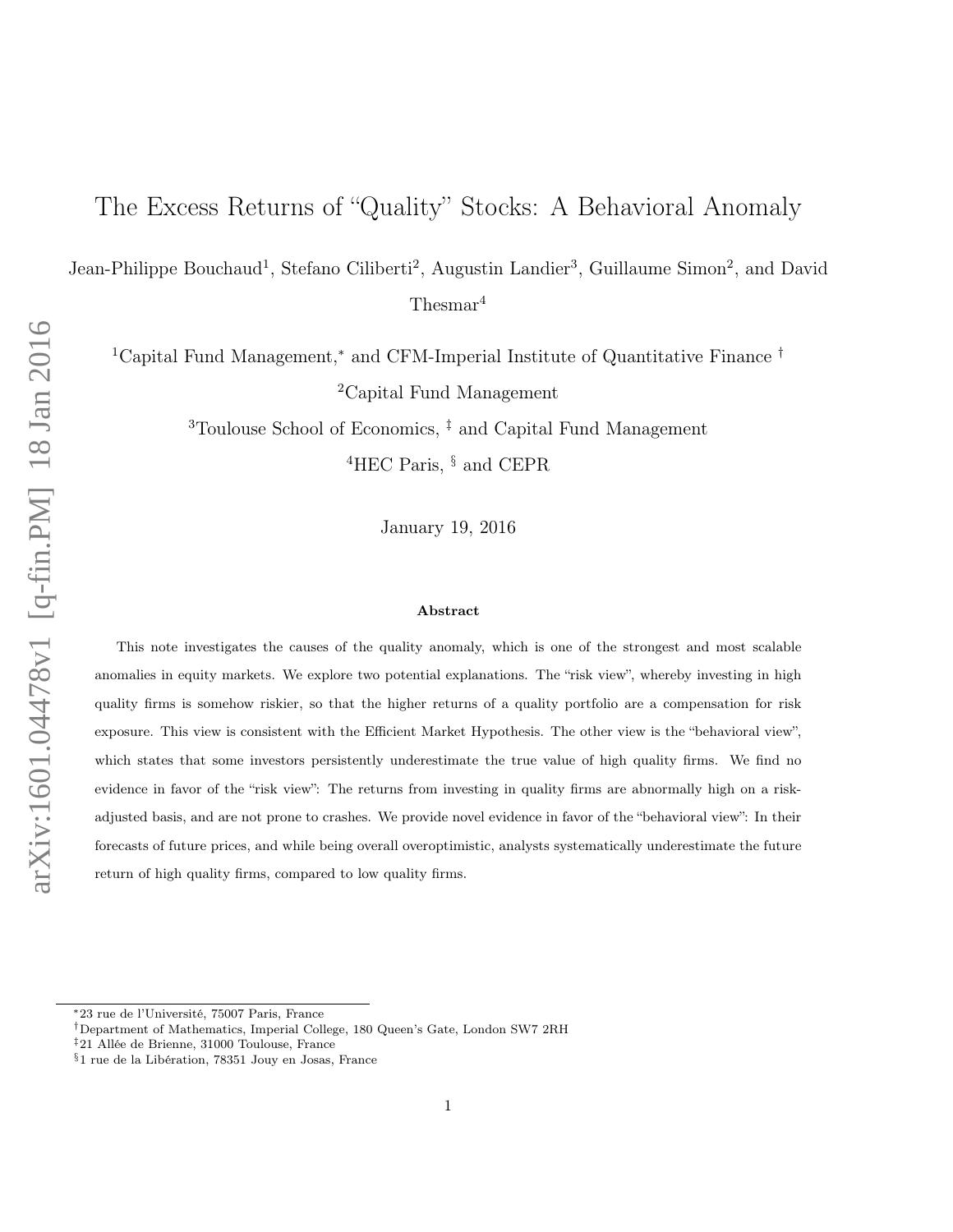# 1 Motivation

### 1.1 The Quality Anomaly

The so-called "quality anomaly" is one of the capital markets' strongest reported anomalies and has a long tradition among investors [\(Greenblatt and Tobias](#page-9-0) [\(2010\)](#page-9-0), and more recently [Asness et al.](#page-9-1) [\(2014\)](#page-9-1) [Novy-Marx](#page-10-0) [\(2013\)](#page-10-0)). It chiefly amounts to ranking firms in terms of their ratio of operating cash-flows (OCF) to total assets or alternatively of their returns to total assets (ROA), as indicators of the profitability (or quality) of the firms. The portfolio is long high-quality stocks and short low-quality stocks, in a market neutral way (see Appendix for more details on the portfolio construction). Figure [1](#page-3-0) illustrates the past performance of such a strategy for US stocks. Quite surprisingly, this performance is quite high: even absent cross-country diversification (this is US data only), one already obtains a Sharpe Ratio of 1.2 over the period 1990-2012, corresponding to a highly significant t-stat  $\approx 6$ . The same strategy is statistically significant in all geographical zones, and the corresponding signal moves sufficiently slowly so that large amounts of capital can be invested without suffering from prohibitive transaction costs – see [\(Landier et al., 2015\)](#page-10-1). The quality anomaly is therefore economically significant and works surprisingly well compared to other well-documented anomalies. We report the performance of 8 other anomalies in US equity markets in Table [1.](#page-2-0) Over the same period (1990-2012), on the same set of stocks, Momentum [\(Barroso and](#page-9-2) [Santa-Clara, Forthcoming\)](#page-9-2), Low Vol [\(Ang et al., 2009\)](#page-9-3), Net Repurchasers [\(Pontiff and Woodgate, 2008\)](#page-10-2) and Industry Leaders [\(Hou, 2007\)](#page-10-3) all have a Sharpe ratio  $\approx 0.5$ ; well below the Sharpe ratio of 1.2 for cash-flows to total assets. In addition, signals such as Industry Leaders or Momentum mean-revert more quickly, leading to larger transaction costs and smaller capacities [\(Landier et al., 2015\)](#page-10-1).

### 1.2 Risk Premium or Behavioral Anomaly?

The strength, universality and persistence of the quality anomaly cries for an explanation. After all, the information about operating cash-flows is public and can hardly be seen as complex or difficult to process. A possibility – consistent with the Efficient Markets Hypothesis (EMH) – is that these excess returns would be somehow related to a risk premium. High quality stocks could be inherently exposed to a risk factor that investors care about. One possible story could be the following: firms can choose between safe and moderately profitable projects, and risky and more profitable ones. High average cash-flow to assets might indicate that the corresponding firms are themselves, on average, operating on very profitable but riskier segments of the economy and therefore riskier to own. Alternative stories have been proposed, based on the fact that investments cannot be costlessly reversed (see e.g. [Zhang](#page-10-4) [\(2005\)](#page-10-4), [Kisser](#page-10-5) [\(2014\)](#page-10-5)). However, while well-known risk premia strategies are indeed rewarding investors for carrying a significant negative skewness risk (see e.g. [Harvey and Siddique](#page-9-4) [\(2000\)](#page-9-4), [Lemperiere et al.](#page-10-6)  $(2014)$ ), quality strategies are in fact found to have a *positive* skewness and a very small propensity to crash – see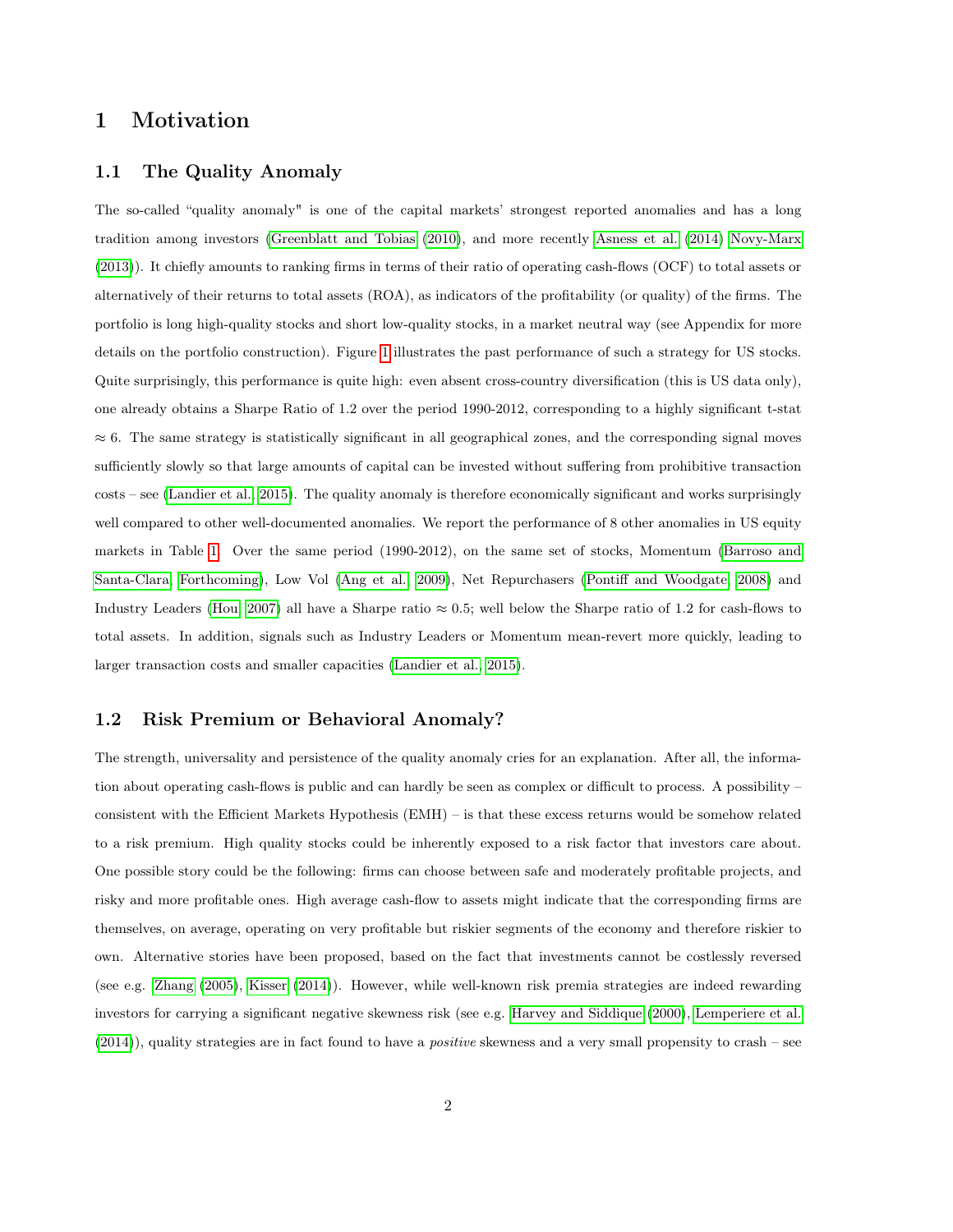<span id="page-2-0"></span>

|                     | $\left( 1\right)$ | $\left( 2\right)$ | $\left( 3\right)$ | $\left(4\right)$ | (5)                | (6)         |
|---------------------|-------------------|-------------------|-------------------|------------------|--------------------|-------------|
|                     | Sharpe            |                   |                   |                  | Proba              | Signal      |
|                     | Ratio             | β                 | $\beta^-$         | <i>Skewness</i>  | $(r_t < -2\sigma)$ | Persistence |
|                     |                   |                   |                   |                  |                    |             |
| Market - short rate | .47               | 1                 | 1                 | $-.13$           | .031               | $\cdot$     |
| Low vol             | .43               | $-.015$           | $\Omega$          | $-.06$           | .032               | .99         |
| Book to Market      | $\cdot^2$         | .029              | .11               | .035             | .025               | .98         |
| Repurchasers        | .55               | .01               | .04               | $-.053$          | .019               | .96         |
| Momentum            | .43               | $-.041$           | $-.1$             | $-.007$          | .025               | .88         |
| Industry Leaders    | .48               | $-.016$           | $-.14$            | .008             | .029               | .15         |
| Accruals            | .77               | .014              | $-.027$           | .027             | .018               | .95         |
| <b>ROE</b>          | .55               | $-.025$           | $-.033$           | .021             | .01                | .97         |
| Cash-Flows          | 1.2               | $-.016$           | $-.055$           | .06              | .021               | .97         |
| <b>ROA</b>          | .46               | $-.025$           | $-.054$           | .08              | .01                | .99         |

This table describes the risk-return profile of 8 well-known quantitative long-short strategies and long the market itself, using monthly returns. See Appendix for details on data, signal, and portfolio construction. The first strategy corresponds to the zero cost market portfolio. The next first 5 strategies correspond to classical strategies, where the signal is: minus the rolling three months daily volatility, the book to market ratio, taking the most recent market value and the last available book value of equity, minus the growth in adjusted shares outstanding, the past cumulative return from month  $t - 12$  to  $t - 2$  and the last month's return of the largest stocks in the same 2-digit industry. Then, we report three variations around the quality strategy: return on assets (EBIT/Total assets), return on equity (Net Income/Common equity) and cash-flows (net operating cash-flows/total assets). For each of these hedged strategies, we report the historical annualized Sharpe ratio, the market  $\beta$  (which should be small if the beta does not change too much, the  $\beta$  on negative market months, a measure of skewness (mean minus median normalized by standard deviation) and the frequency of months with returns lower than  $-2\sigma$ . Note that all the quality strategies have a positive skewness. The last column reports the average persistence of the monthly signal, which is the b coefficient in the regression  $s_{it} = a + b s_{it-1} + \epsilon_{it}$ .

#### Table 1: Risk-Return Profile of Various Strategies

Table [1.](#page-2-0) This makes the risk premium interpretation very unlikely.

A more plausible interpretation, at least to our eyes, is based on psychological biases and is inconsistent with the EMH. The behavioral view posits that investors systematically underweight the information contained in qualitylike signals (cash-flows, ROA, etc.). A possible story is misplaced focus: analysts and investors are too focused on other indicators such as Earning per Share (EPS), Momentum, volatility, etc. and fail to use all the information available in financial statements. Since accounting conventions that lead to the calculation of EPS paint a less reliable picture than the cash-flow statement [\(Sloan, 1996\)](#page-10-7), cash-flows or ROA contain information that is relevant to value companies but might be insufficiently used by analysts and investors. A possibly complementary story, fully explored in our companion paper [Bouchaud et al.](#page-9-5) [\(2015\)](#page-9-5), is conservatism bias: the agents' beliefs are "sticky" and this leads to under-reaction to good or bad news about the firms.

In this note, we run statistical tests on an analyst recommendation data base (IBES) and find strong support for the behavioral view. We focus here on analysts' price targets, and regress their anticipation of the future return of a firm on its quality (measured by cash-flows over assets). While the intercept is positive, indicative of a systematic over-optimism already reported in the literature, the slope of the regression is found to be negative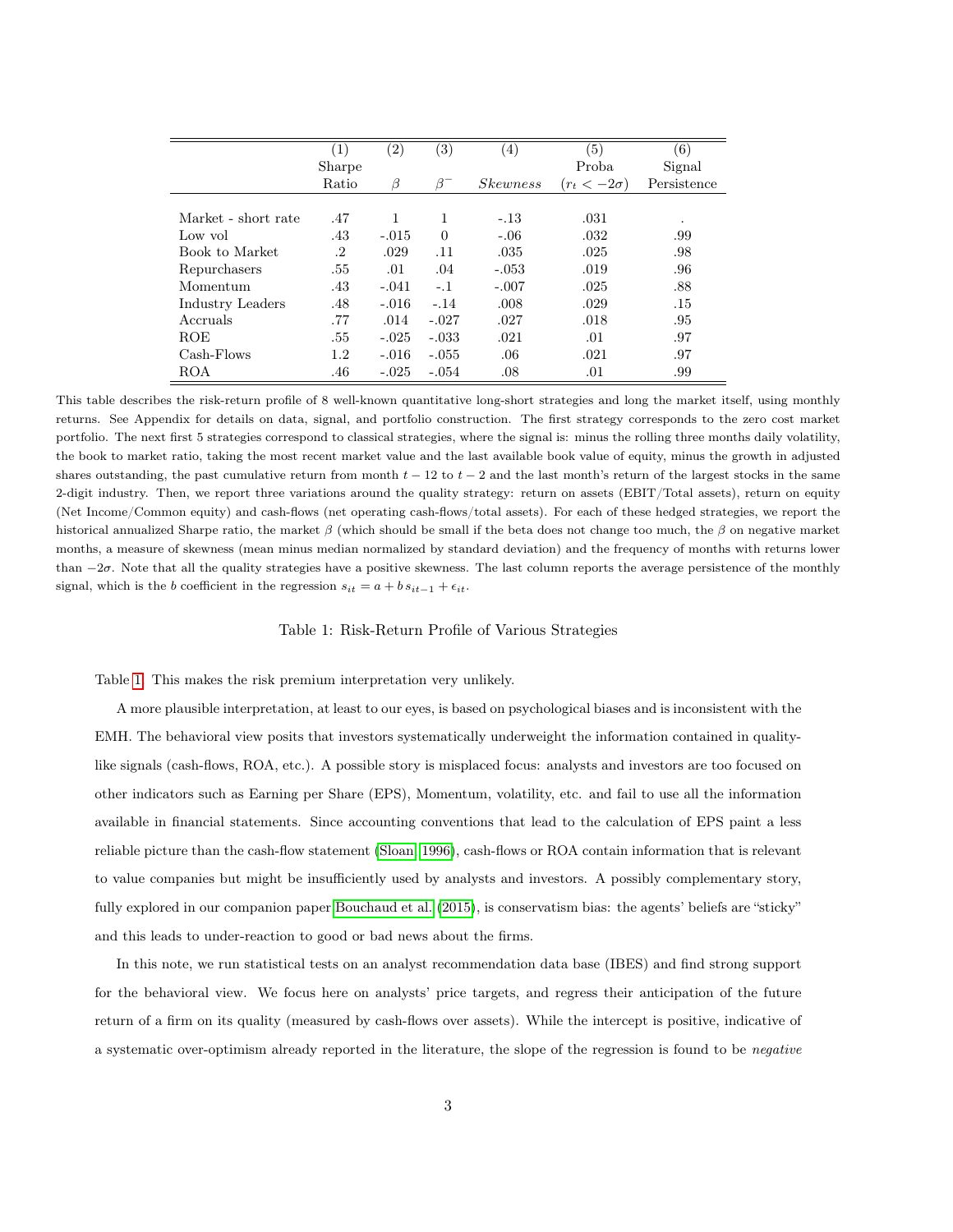

<span id="page-3-0"></span>Figure 1: Cumulative Return of a Quality Anomaly

P&L chart of the quality market-neutral strategy, long US firms with high cash-flows to total assets (COMPUSTAT item OANCF divided by item AT), short US firms with high cash-flows to total assets. Details on the data and portfolio construction are given in the Appendix.

at the 5% significance level. This shows that analysts, at best, neglect the information contained in cash-flow statements – or even weight it with the wrong sign. In [Bouchaud et al.](#page-9-5) [\(2015\)](#page-9-5), we study expected earnings by analysts (rather than expected prices) and relate the "stickiness" of analysts' beliefs to asset mispricing. We believe that these two widespread behavioral biases (misplaced focus and "stickiness") are at the heart of the quality anomaly.

# 2 The Behavioral Origin of the Quality Anomaly

### 2.1 Expectation biases

The psychology literature documents many instances where humans tend to form biased beliefs. This does not necessarily mean that their beliefs are random, but that the (average) direction of their mistakes can be predicted. For instance, opinions often tend to be too sticky, as people update them in a slower fashion than that implied by Bayes' rule. This "conservatism bias" is documented using forecasts by experts in [Coibion and](#page-9-6) [Gorodnichenko](#page-9-6) [\(2012\)](#page-9-6) and is often refered to as "under-reaction" in the finance literature. The psychology literature documents that mistakes can be self-reinforcing and persistent as agents tend to discard new information that is not congruent with their priors, a phenomenon called "confirmatory bias" [\(Rabin and Schrag, 1999\)](#page-10-8), which also leads to conservatism. People also tend to overestimate the quality of their private information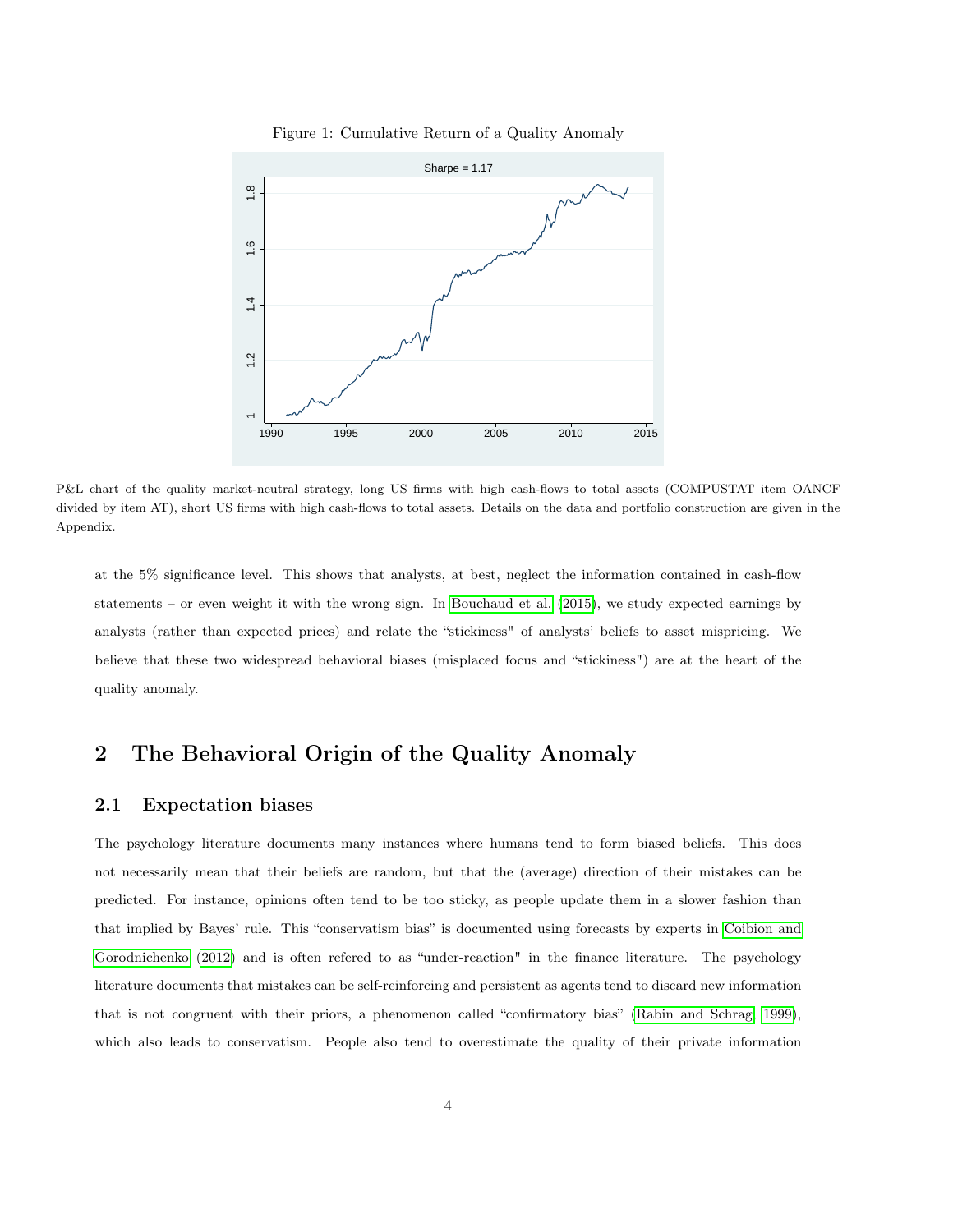("overconfidence"), which makes them insufficiently take into account relevant pieces of public information. In other contexts, agents over-react as they overweight information that is highly salient [\(Griffin and Tversky](#page-9-7) [\(1992\)](#page-9-7), [Debondt and Thaler](#page-9-8) [\(1985\)](#page-9-8)). In the context of finance, investors might focus too much on salient information, say EPS growth or momentum, and neglect other informative signals about company performance (cash-flows, accruals, etc.). Due to these biased beliefs, stock prices might take time to fully reflect existing information on companies.

One can test whether a group of agents has biased beliefs provided one observes a large set of beliefs of these agents. Assume that we can observe the forecast at time  $t$  of future stock returns (realized by holding the stock between time t and  $t + 1$ ) by a given investor regarding company  $i \in I: FR_{i,t+1}$ . The letter F stands for forecast, as opposed to  $ER_{i,t+1}$  which is the "rational" unbiased expectation of prices of company i. The expectation bias of this investor is the gap between her subjective expectations and the rational expectations of future yearly returns and is given by:

bias = 
$$
FR_{i,t+1} - ER_{i,t+1} = [FR_{i,t+1} - R_{i,t+1}] - [ER_{i,t+1} - R_{i,t+1}],
$$

which is decomposed into two pieces. The first term in brackets measures the difference between forecasts (subjective expectations) and realizations. The second term in squared brackets is the "rational" expectation error. It comes from the fact that even the savviest investors cannot forecast the future: there is uncertainty that cannot be eliminated. The difference between the two terms is the contribution of the systematic bias of investors to their mistake. The rational expectation  $ER_{i,t+1}$  is not directly observable but we can use the fact that on average over a large number of observations, it should be identical to the average realization of  $R_{i,t+1}$  (i.e. the average of the second term in brackets is zero).

To see this more formally: when we average the equation above on a large set of companies  $i \in I$  and timeperiods  $t \in T$  conditional on firm characteristics X (for example  $X = OCF$ ), we can take advantage of the fact that:

$$
E_{i \in I, t \in T} [ER_{i,t+1} - R_{i,t+1} | X] = 0,
$$

and get an expression for the bias of subjective expectation vis-a-vis rational expectations, conditional on any firm characteristics  $X$ :

bias
$$
(X) = E_{i \in I, t \in T} [FR_{i,t+1} - R_{t+1} | X]
$$

To check whether investors or analysts tend to be over-optimistic or pessimistic regarding companies that have a given set of characteristics, we can check whether her errors are bigger or smaller on average for companies that have those characteristics, i.e. test whether  $bias(X)$  is not only statistically different from 0, but in fact depends on the specific value of X. By taking the average over a sufficiently large number of companies, we remove the rational mistake term, and are able to directly measure the bias (by definition, the rational expectation  $ER_{t+1}$  is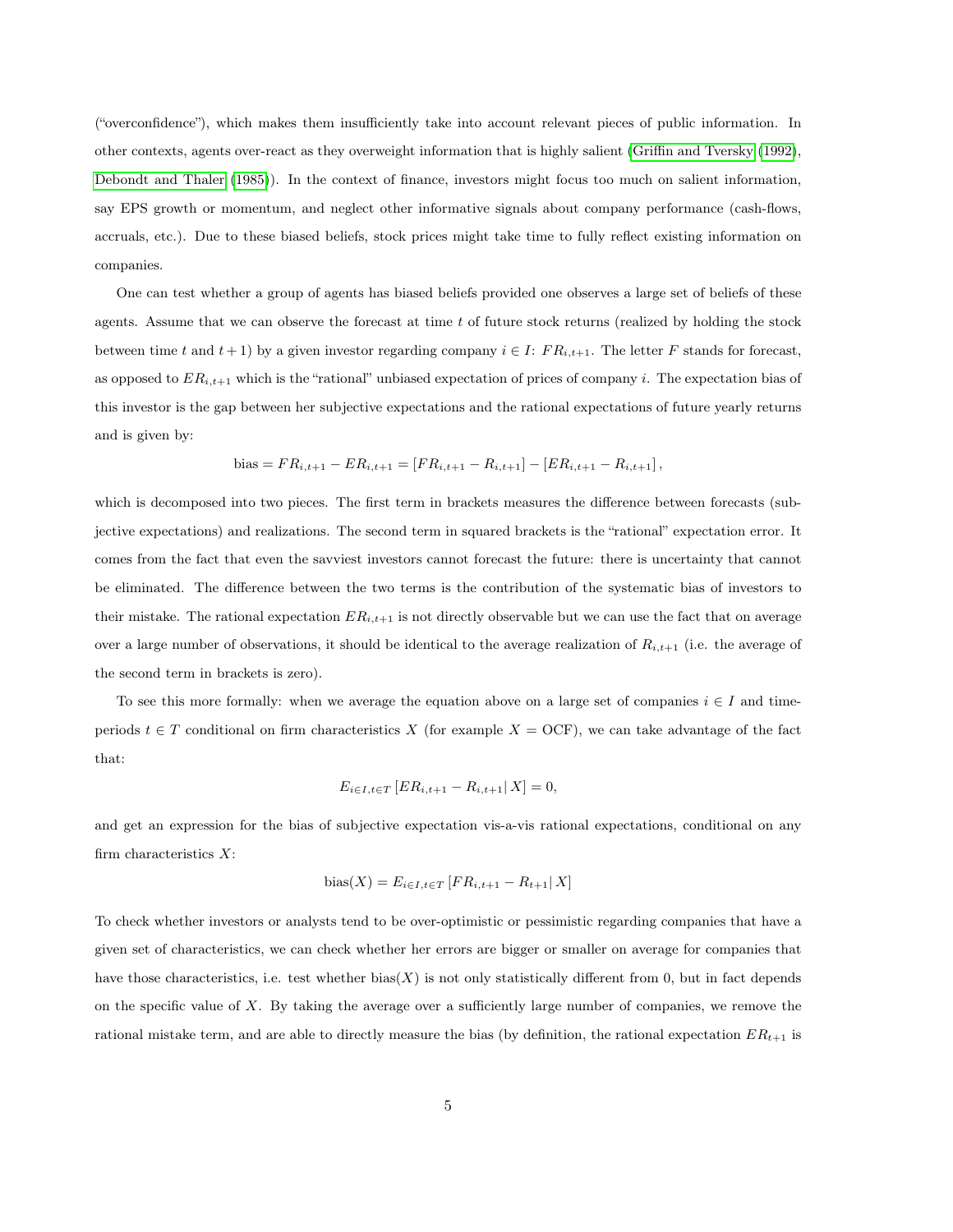not biased, so that it is equal to the average realized  $R_{t+1}$ ).

### 2.2 Analysts Analyzed

Whether agents have beliefs that are biased or not is often hard to prove as beliefs are rarely directly observable. In the context of finance, we luckily do have information on the beliefs of a relevant set of market participants: company analysts. Analysts regularly issue and update forecasts about future earnings and future stock-prices of companies they follow. If they were "rational", their forecast errors, i.e. the difference between realized and forecast values, should not be predictable based on information available at the time of the forecast. But if analysts tend to underweight some information (e.g. cash-flows to assets), we should see that the direction and size of their mistake directly depends on such neglected information. A few papers have already used analyst forecasts in order to explore biases in expectations, but very few are actually looking at the cross-section of expectation mistakes to reject the rational expectation hypothesis. [Laporta](#page-10-9) [\(1996\)](#page-10-9) and [Brav et al.](#page-9-9) [\(2005\)](#page-9-9) focus on expectations and implement indirect tests. [Laporta](#page-10-9) [\(1996\)](#page-10-9) finds that firms for which analysts are bullish (have high growth expectations) tend to underperform in the medium run, which indicates that they are overoptimistic. [Brav et](#page-9-9) [al.](#page-9-9) [\(2005\)](#page-9-9) finds that analyst price forecasts tend to be lower among value firms, which suggests that they are pessimistic, but they do not compare expected and realized prices. [Gennaioli et al.](#page-9-10) [\(2015\)](#page-9-10) show that optimistic managers tend to invest more, controlling for classical determinants of investment. Closer to the present note, because they actually use expectation mistakes, [Landier and Thesmar](#page-10-10) [\(2009\)](#page-10-10) find that entrepreneurs that are persistently optimistic compared to realized outcomes take more short-term debt.

To measure expectations, we use IBES data in the period 2003-2012 and focus on analyst forecasts of stock prices (for a related analysis using earning forecasts, see our companion paper [Bouchaud et al.](#page-9-5) [\(2015\)](#page-9-5)). Specifically, we retrieve from IBES the "target price" that analysts report for the firms they follow. The target price is the price that analysts expect that the stock will reach within one year. At each month end, we compute the average target price across all forecasts that are active. The average target price  $FP_{t+12}$  allows us to compute forecasted returns as:  $FR_{t+12} = FP_{t+12}/P_t - 1$ . Our time unit is monthly and forecasts all have a 12 months horizon. Following the above discussion, we compute at the end of each month  $t$  expectation mistakes using the formula:

$$
\text{mistake} = FR_{t+12} - R_{t+12} \tag{1}
$$

The distribution of forecasting mistakes is found to be well behaved, without many outliers. The average expectation mistake is  $+.08$  (median  $= .06$ ) which is proof that analysts are on average slightly optimistic. A large literature has documented such a bias for EPS forecasts (see e.g. [Guedj and Bouchaud](#page-9-11) [\(2005\)](#page-9-11)). It can be attributed, for example, to conflicts of interest: Most analysts have an incentive to recommend that the stocks be bought rather than sold.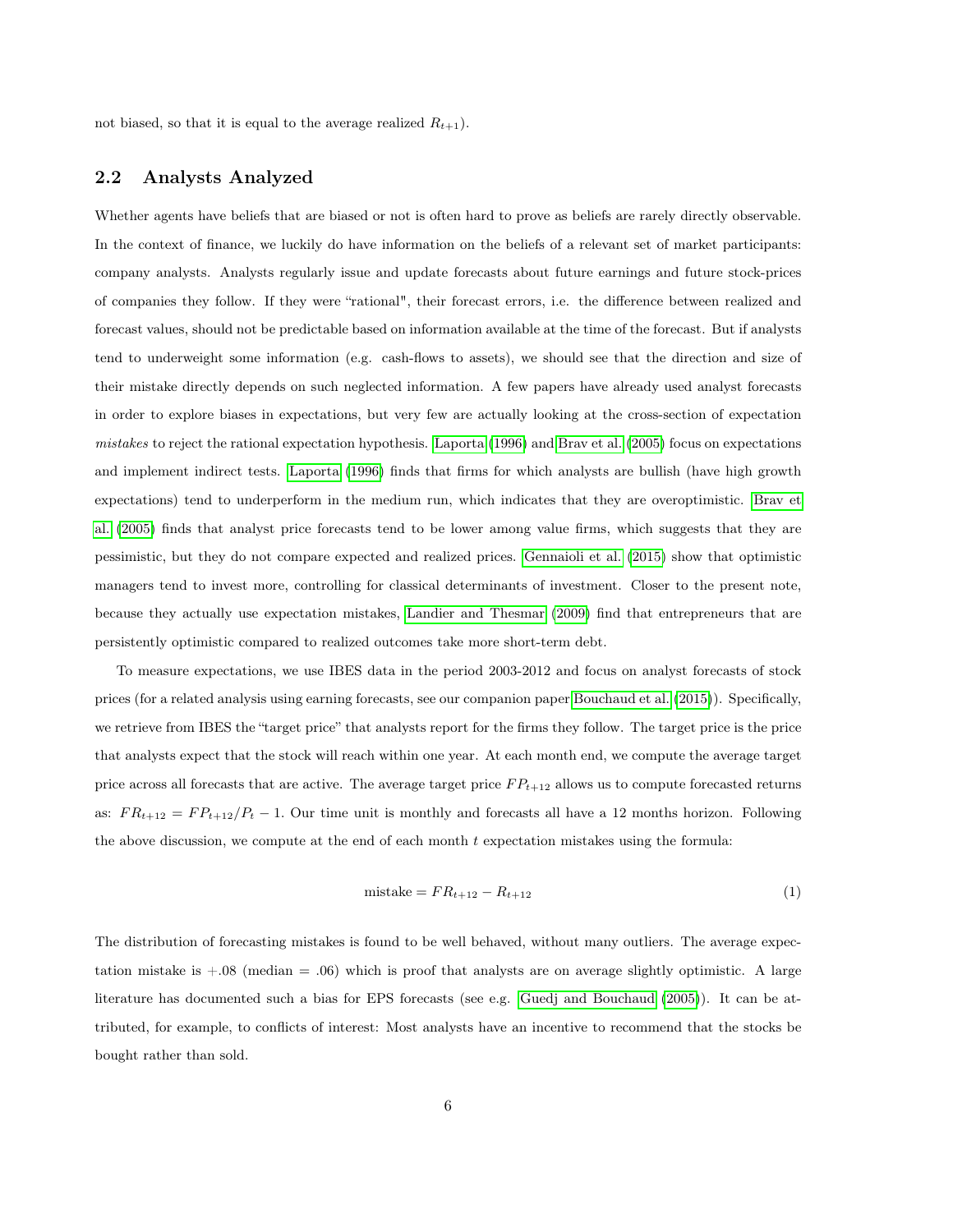### 2.3 Regressing the Bias on Quality

However, our approach does not consist in looking at the average bias, which is, for the reasons listed above, to be expected positive and not very informative. Instead, we compare in the cross-section, the bias between high and low quality firms. If the bias is larger (more positive) among low quality firms, we will interpret it as evidence that investors are relatively optimistic (pessimistic) about low quality (high quality) firms. Our statement is a relative one as we believe it is easier to interpret the difference in biases across categories of stocks, rather than their average value.

We implement our statistical test by running the following linear regression, for stock  $i$  in year  $t$ :

$$
mistake_{i,t} = \beta \text{Quality}_{i,t} + \text{controls}_{i,t} + \epsilon_{i,t}
$$

where Quality<sub>i,t</sub> stands for one quality quantifier, such as OCF or ROA, and controls<sub>i,t</sub> are various firm characteristics that may affect the expectation mistake. We allow for flexible correlation structure for all shocks  $\epsilon$  across observations of each stock (mistakes can be autocorrelated, it will not affect our estimates). We also include one dummy per date (time fixed effect) to ensure that  $(\beta)$  is estimated through the difference in expectation errors for high vs. low quality firms in a given month.

We report the results of this regression in Table [2](#page-7-0) using last available cash-flows to total assets as our proxy for firm quality (we also used EBIT to assets and Earnings to Equity and find very similar results). We are careful to avoid "look-ahead bias", by making sure that the firm-level quality variable used at time t is only based on informations that are public as of time t. We rank the firms at each time t according to this measure of quality, and we normalize the rank so that it goes from -.5 to .5 (we do this to deal with outliers, but our findings do not depend on this particular normalization). We apply a similar normalization to all control variables. In each column, we report the result of one regression: in front of each variable, we show the coefficient of this variable in the regression of the column. Columns (1), (3) and (5) do not include controls, they measure the raw correlation between expectation mistake and quality. We find that analysts on average make significantly lower mistakes on high quality firms, i.e. they are relatively more optimistic about low quality firms. The coefficients of the regression can be directly interpreted as our Operating Cash Flows variable is normalized to be uniform on [−.5, .5]: a company that is at the top of quality distribution has an unexpected positive over-performance of 6% yearly vis-a-vis a company that is at the bottom of the distribution. This finding carries out when we control for other potential drivers of expectation mistakes: we include Book to Market and past realized volatility. Interestingly, it seems that analysts tend to be too optimistic about growth stocks (those that have low book-tomarket) and high vol stocks. This suggests that the low vol and value anomalies might also have behavioral origins rooted in expectations mistakes, like quality. (For more on the low vol anomaly, see e.g. [Baker and R.](#page-9-12) [\(2012\)](#page-9-12), [Baker et al.](#page-9-13) [\(2011\)](#page-9-13), [Beveratos et al.](#page-9-14) [\(2015\)](#page-9-14) and refs. therein). More importantly, the fact that the coefficient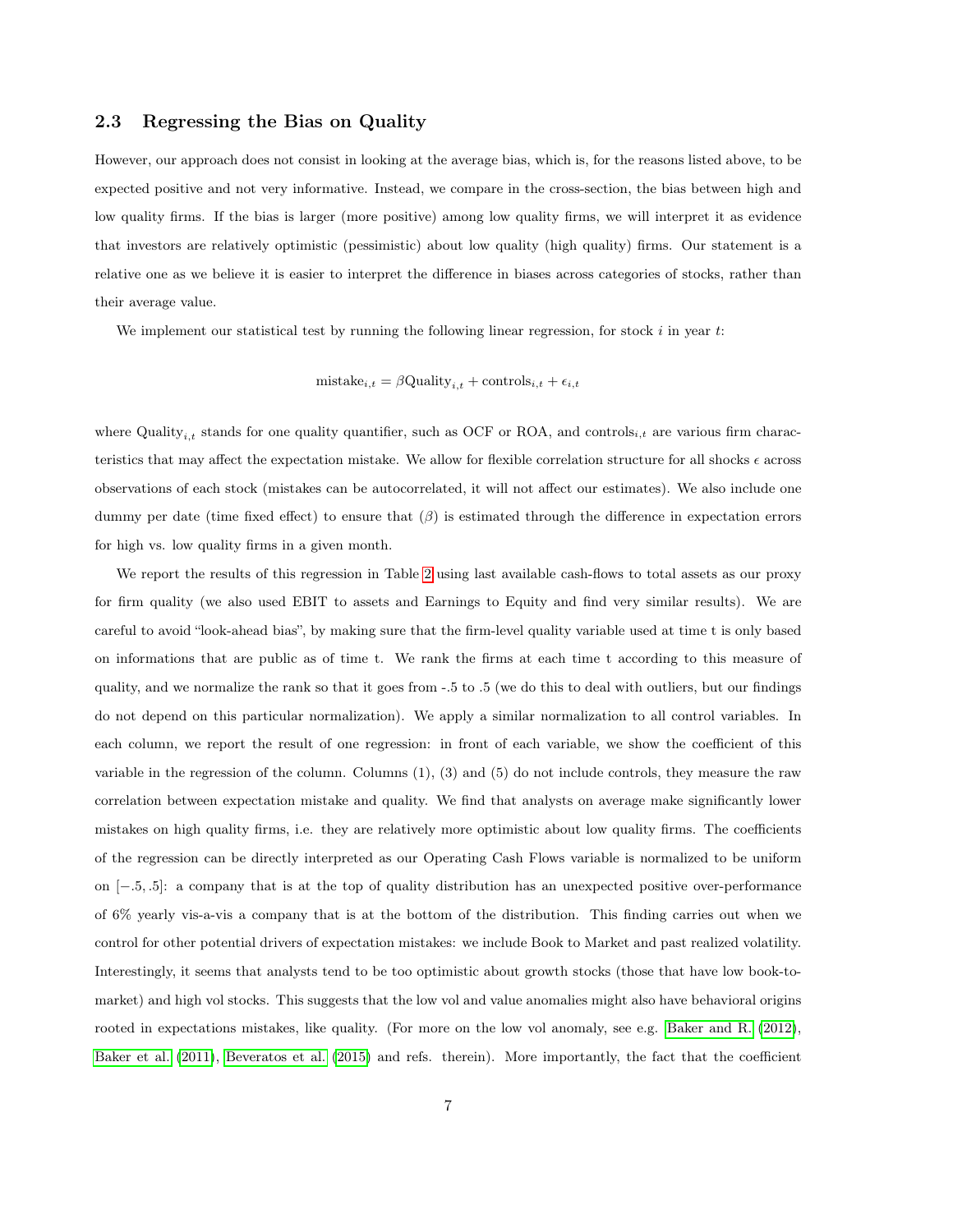<span id="page-7-0"></span>on quality is unaffected in magnitude and statistical significance by the controls suggests that the link between forecast mistakes and quality is not due to the volatility or growth characteristics of the stocks.

|                    | Mistake    |                   | Forecast          |                   | Realized   |           |
|--------------------|------------|-------------------|-------------------|-------------------|------------|-----------|
|                    | (1)        | $\left( 2\right)$ | $\left( 3\right)$ | $\left( 4\right)$ | (5)        | (6)       |
| Op. Cash Flows     | $-.063***$ | $-.069***$        | $-.012**$         | $-.005$           | $.05***$   | $.064***$ |
|                    | $(-6.2)$   | $(-6.4)$          | $(-2.4)$          | $(-1.1)$          | (6.5)      | (7.1)     |
| Rolling volatility |            | $.14***$          |                   | $.13***$          |            | $-.0075$  |
|                    |            | (14)              |                   | (32)              |            | $(-1)$    |
| Book to Market     |            | $-.044***$        |                   | $-.011**$         |            | $.033***$ |
|                    |            | $(-3.8)$          |                   | $(-2.5)$          |            | (3.6)     |
| r2                 | .27        | .28               | .24               | .29               | .26        | .27       |
| N                  | 136967     | 133917            | 136967            | 133917            | 148975     | 145486    |
|                    |            |                   |                   |                   |            |           |
| Month FE           | YES        | YES               | YES               | YES               | <b>YES</b> | YES       |
| Cluster            | Firm       | Firm              | Firm              | Firm              | Firm       | Firm      |

Note: The data cover the 2003-2012 period. Each column corresponds to one regression. In the first two columns the left-hand side is the "mistake" (i.e. expected returns by analysts (consensus) over the next 12 months minus the corresponding realized returns), as a function of firm characteristics observable at the time of forecast. Colums 3-4 run the same regressions for forecasted returns and columns 5-6 for realized returns. The forecast results are specially meaningful for our behavioral interpretation. ∗∗∗ means "statistically significant at 1%", ∗∗ means "statistically significant at 5%". Standard errors are clustered at the firm level.

Table 2: Realized vs. Expected Yearly Returns: Analysts Underweight Quality

## 2.4 Separating Performance from Forecasts

Although interesting, the above analysis in fact mixes two different effects. One is nearly tautologically associated to the very existence of the quality anomaly: regressing the future realized return on Quality must lead to a positive regression coefficient if the strategy is to be profitable. For our purpose, it is however also meaningful to regress the analysts' forecast itself, as a way to check directly how much analysts underweight the signal in their expectations. We thus re-run separate regressions for realized and forecasted returns as a function of Quality.

The regression coefficients are given in Table [2,](#page-7-0) columns 3-6, and constitute the most striking result of the present study: analysts are clearly under-weighting operating cash-flows; in fact they even seem to be putting a slightly negative weight on that variable, even though it is a strong positive predictor of future returns.

These last results strongly suggest that the quality anomaly is likely due to a significant underweighting of quality in price forecasts. For this to transpire in market prices, one needs to further assume that analysts have some influence on other market participants, or simply if their opinions are representative of those of investors. We regard this hypothesis to be quite plausible.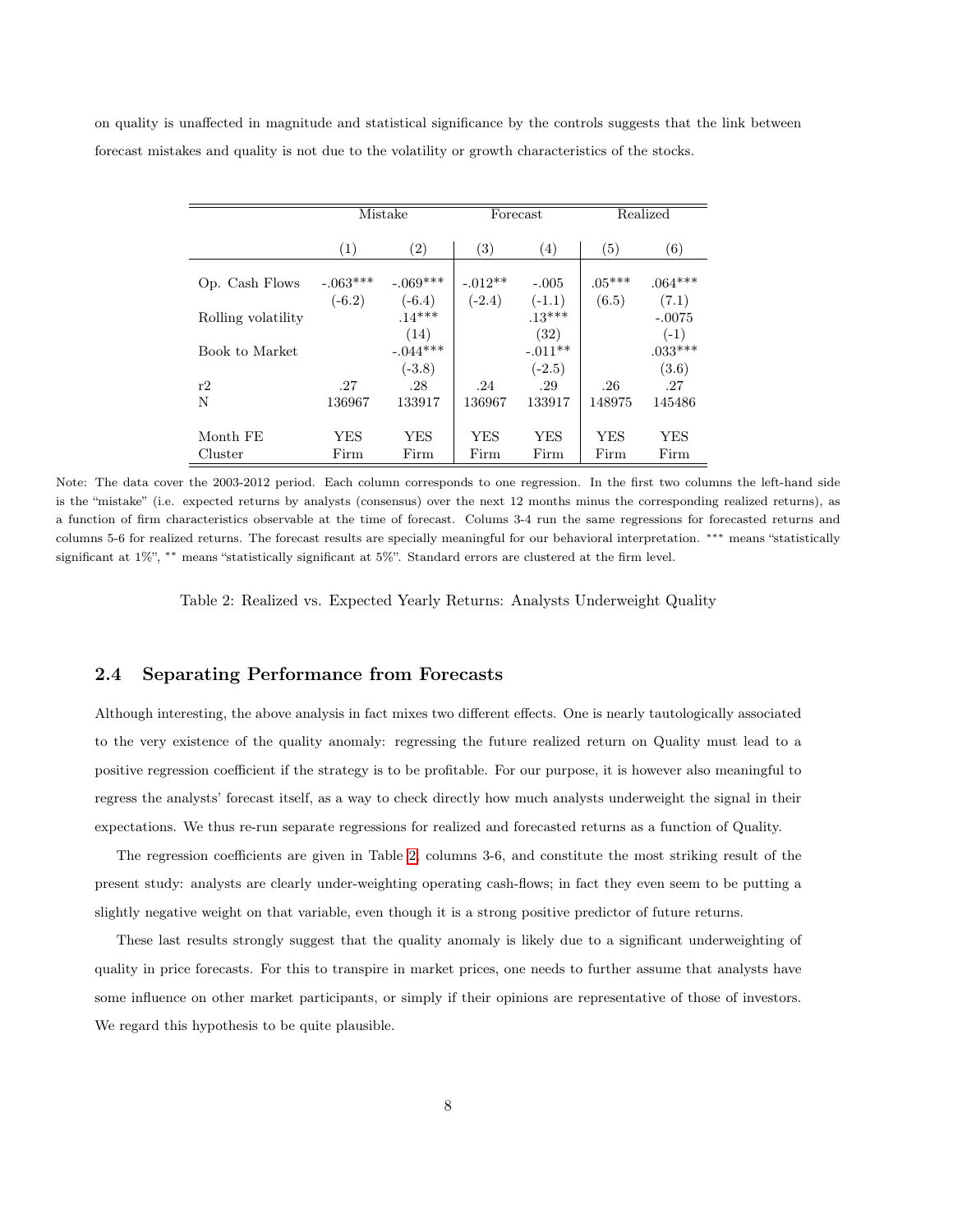# 3 Conclusion

In this note, we explored the potential explanations for the quality anomaly, which is one of the strongest in equity markets. Since the returns of a strategy long the most profitable companies and short the less profitable ones has a positive skewness, it is hard to account for this anomaly using a risk premium argument, which are characterized by a negative skewness (i.e. a propensity to crash).

By contrast, we report strong evidence that financial analysts pay insufficient attention – or even negative attention – to firm-level profitability indicators such as Operating Cash-Flows, leading to forecast errors that are negatively correlated with quality indicators. This suggests that the quality anomaly arises from non-optimal weighting of profitability information by analysts and investors in their expectations. This behavioral bias might be due to relative excess attention to more salient accounting information, or, as documented in our companion study [Bouchaud et al.](#page-9-5) [\(2015\)](#page-9-5), to under-reaction to positive (or negative) news about the firm. This underreaction is present in many other contexts, for example in the behaviour of macroeconomic experts, see [Coibion](#page-9-6) [and Gorodnichenko](#page-9-6) [\(2012\)](#page-9-6), with time-scales that are surprisingly similar to the ones observed for financial analysts (see [Bouchaud et al.](#page-9-5) [\(2015\)](#page-9-5)). Since the conservatism bias could also be – at least partly – responsible for the appearance of trends in financial markets (see [Bouchaud et al.](#page-9-5) [\(2015\)](#page-9-5)), we claim that this bias is probably the most persistent and economically significant of all documented behavioral biases. How long investors will (on aggregate) remain inattentive and sticky in an era more and more dominated by computerized data analysis remains to be seen.

# Appendix: Data & Portfolio construction

The sample used is constituted of the largest 1,500 stocks on US markets over the 1990-2012 period. The data source is CRSP and COMPUSTAT. Each market-neutral strategy is constructed as follows: the "signal" (e.g. OCF) is ranked from  $-5$  to  $+5$ , and this rank is the portfolio weight. The portfolio is then hedged by shorting  $\beta_t$  \$ of market per \$ of long exposure, where  $\beta_t$  is the rolling beta of the portfolio over the past 24 months. The strategy's returns are measured per unit of gross value of the hedged portfolio (i.e. profits divided by the long market value plus short market value of the hedged portfolio). It is crucial in back-testing exercises that information used to form portfolios be available at time of portfolio formation. To be conservative, we sort firms on "old" values of the signal. More precisely, we take the last available annual accounts if the last fiscal year has ended at least 6 months ago, or the penultimate annual accounts if the last fiscal year has ended less than 6 months ago (Annual reports typically take at most 3 months until publication). Due to the use of rolling betas, this dynamic hedging procedure has no "look-ahead bias": all information used to hedge the portfolio in a given month is available at the beginning of that month.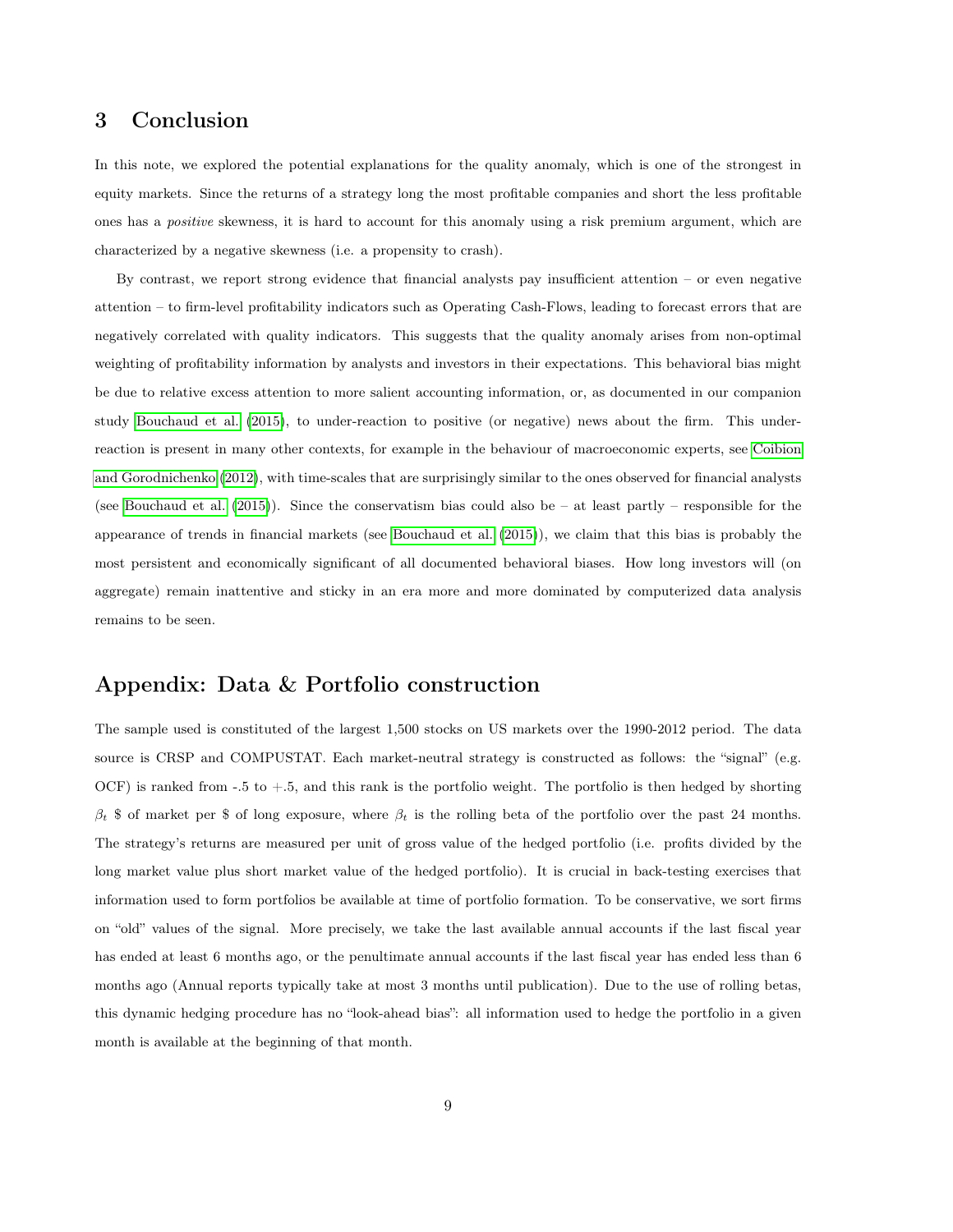# References

- <span id="page-9-3"></span>Ang, Andrew, Robert Hodrick, Yuhang Xing, and Xiaoyan Zhang, "High Idiosyncratic Volatility and Low Returns: International and Further U.S. Evidence," Journal of Financial Economics, 2009, 91 (1), 1–23.
- <span id="page-9-1"></span>Asness, Cliff, Andrea Frazzini, and Lasse Pedersen, "Quality Minus Junk," 2014.
- <span id="page-9-12"></span>Baker, M. and Haugen R., "Low Risk Stocks Outperform within All Observable Markets of the World," http://papers.ssrn.com/abstract=2055431, 2012.
- <span id="page-9-13"></span> $-$ , Bradley B., and Wurgler J., "Benchmarks as limits to arbitrage: understanding the low-volatility anomaly," Financial Analysts Journal, 2011, 67, 40–54.
- <span id="page-9-2"></span>Barroso, Pedro and Pedro Santa-Clara, "Momentum has its Moments," Journal of Financial Economics, Forthcoming.
- <span id="page-9-14"></span>Beveratos, Alexios, Jean-Philippe Bouchaud, Stefano Ciliberti, Laurent Laloux, Yves Lemperiere, Marc Potters, and Guillaume Simon, "Deconstructing the Low-Vol Anomaly," 2015.
- <span id="page-9-5"></span>Bouchaud, Jean-Philippe, Philipp Krueger, Augustin Landier, and David Thesmar, "Inattentive Expectations and Stock Market Anomalies," 2015.
- <span id="page-9-9"></span>Brav, Alon, Reuven Lehavy, and Roni Michaely, "Using Expectations to Test Asset Pricing Models," Financial Management, 2005, 34 (3), 31–64.
- <span id="page-9-6"></span>Coibion, Olivier and Yuriy Gorodnichenko, "What can survey forecasts tell us about information rigidities?," Journal of Political Economy, 2012, 120, 116–159.
- <span id="page-9-8"></span>Debondt, Werner and Richard Thaler, "Does the Stock Market Overreact?," Journal of Finance, 1985, 40 (3), 793–805.
- <span id="page-9-10"></span>Gennaioli, Nicola, Yueran Ma, and Andrei Shleifer, "Expectations and Investment," 2015.
- <span id="page-9-0"></span>Greenblatt, Joel and Joel Tobias, The Little Book that Beats the Market 2010.
- <span id="page-9-7"></span>Griffin, Dale and Amos Tversky, "The Weighting of Evidence and the Determinants of Confidence," Cognitive Psychology, 1992, 24, 411–435.
- <span id="page-9-11"></span>Guedj, Olivier and Jean-Philippe Bouchaud, "Experts earning forecasts: bias, herding and Gossamer information," International Journal of Theoretical and Applied Finance, 2005, 8 (7), 933–946.
- <span id="page-9-4"></span>Harvey, Campbell and Akhtar Siddique, "Conditional skewness in asset pricing tests," Journal of Finance, 2000, 55 (3), 1263–1295.